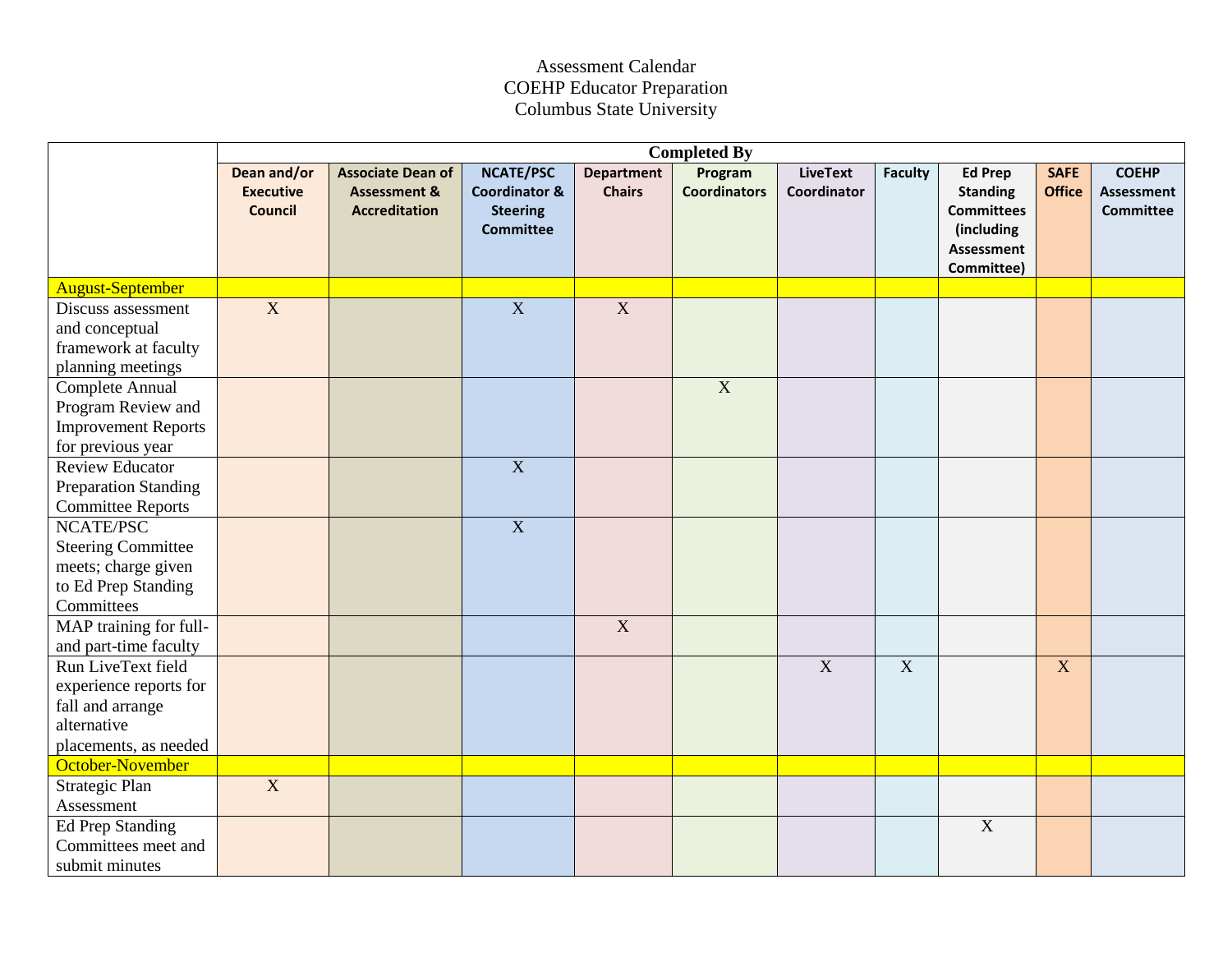|                                                                                                                                           | <b>Completed By</b>                               |                                                                             |                                                                                     |                                    |                                |                                |                |                                                                                                  |                              |                                                       |
|-------------------------------------------------------------------------------------------------------------------------------------------|---------------------------------------------------|-----------------------------------------------------------------------------|-------------------------------------------------------------------------------------|------------------------------------|--------------------------------|--------------------------------|----------------|--------------------------------------------------------------------------------------------------|------------------------------|-------------------------------------------------------|
|                                                                                                                                           | Dean and/or<br><b>Executive</b><br><b>Council</b> | <b>Associate Dean of</b><br><b>Assessment &amp;</b><br><b>Accreditation</b> | <b>NCATE/PSC</b><br><b>Coordinator &amp;</b><br><b>Steering</b><br><b>Committee</b> | <b>Department</b><br><b>Chairs</b> | Program<br><b>Coordinators</b> | <b>LiveText</b><br>Coordinator | <b>Faculty</b> | <b>Ed Prep</b><br><b>Standing</b><br><b>Committees</b><br>(including<br>Assessment<br>Committee) | <b>SAFE</b><br><b>Office</b> | <b>COEHP</b><br><b>Assessment</b><br><b>Committee</b> |
| Submit Educator<br>Preparation Report P-<br>16 USG Completer<br>Report (due 10-1)                                                         |                                                   | $\mathbf X$                                                                 |                                                                                     |                                    |                                |                                |                |                                                                                                  |                              |                                                       |
| Complete Educator<br><b>Preparation Fact</b><br>Book and share with<br>faculty (November)                                                 |                                                   |                                                                             |                                                                                     |                                    |                                |                                |                |                                                                                                  |                              | $\mathbf X$                                           |
| <b>Educator Preparation</b><br>Unit Council meets to<br>review data from<br>previous year                                                 |                                                   |                                                                             | $\overline{X}$                                                                      |                                    |                                |                                |                |                                                                                                  |                              |                                                       |
| Submit Georgia Title<br>II GACE report (due<br>$11-15$                                                                                    |                                                   | $\mathbf X$                                                                 |                                                                                     |                                    |                                |                                |                |                                                                                                  |                              |                                                       |
| Submit PAAR report<br>$(due 11-15)$                                                                                                       |                                                   | $\overline{X}$                                                              |                                                                                     |                                    |                                |                                |                |                                                                                                  |                              |                                                       |
| Submit Educator<br><b>Preparation Report</b><br>P-16 (due $11-15-12$ )                                                                    |                                                   | $\overline{X}$                                                              |                                                                                     |                                    |                                |                                |                |                                                                                                  |                              |                                                       |
| December                                                                                                                                  |                                                   |                                                                             |                                                                                     |                                    |                                |                                |                |                                                                                                  |                              |                                                       |
| Submit MAP,<br>GMAP, Dispositions<br>data in LiveText                                                                                     |                                                   |                                                                             |                                                                                     |                                    |                                |                                | $\mathbf X$    |                                                                                                  |                              |                                                       |
| Prepare field<br>experience reports for<br>fall (Field Experience<br>Evaluations, Student<br>Teaching and End-of-<br>Program Evaluations) |                                                   |                                                                             |                                                                                     |                                    |                                |                                |                |                                                                                                  | $\mathbf X$                  |                                                       |
| <b>January</b>                                                                                                                            |                                                   |                                                                             |                                                                                     |                                    |                                |                                |                |                                                                                                  |                              |                                                       |
| Run LiveText reports<br>for fall (e.g., MAP,<br>GMAP, Disposition)                                                                        |                                                   |                                                                             |                                                                                     |                                    |                                | $\overline{X}$                 |                |                                                                                                  |                              |                                                       |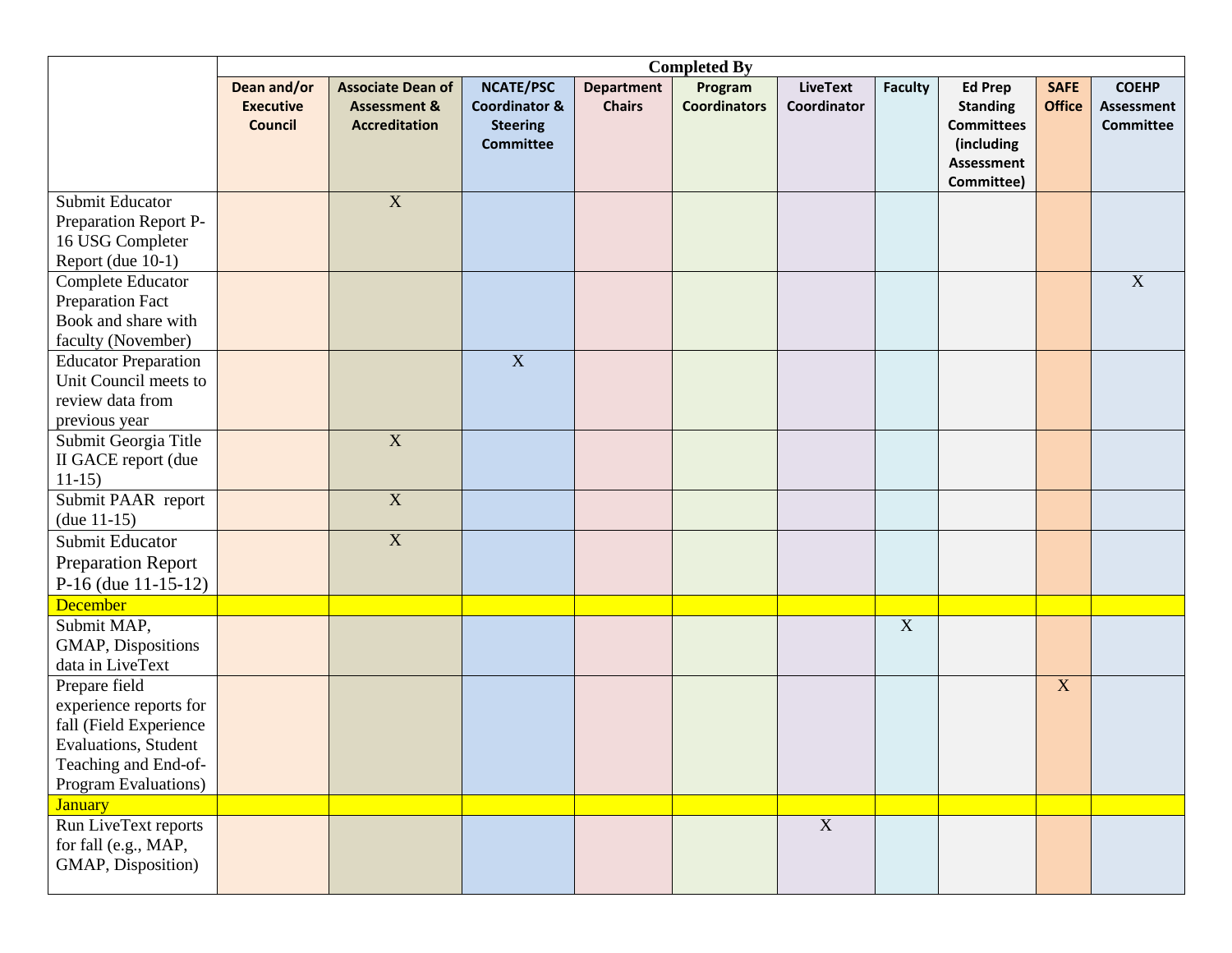|                             | <b>Completed By</b>                               |                                                                             |                                                                                     |                                    |                                |                                |                |                                                                                                         |                              |                                                       |
|-----------------------------|---------------------------------------------------|-----------------------------------------------------------------------------|-------------------------------------------------------------------------------------|------------------------------------|--------------------------------|--------------------------------|----------------|---------------------------------------------------------------------------------------------------------|------------------------------|-------------------------------------------------------|
|                             | Dean and/or<br><b>Executive</b><br><b>Council</b> | <b>Associate Dean of</b><br><b>Assessment &amp;</b><br><b>Accreditation</b> | <b>NCATE/PSC</b><br><b>Coordinator &amp;</b><br><b>Steering</b><br><b>Committee</b> | <b>Department</b><br><b>Chairs</b> | Program<br><b>Coordinators</b> | <b>LiveText</b><br>Coordinator | <b>Faculty</b> | <b>Ed Prep</b><br><b>Standing</b><br><b>Committees</b><br>(including<br><b>Assessment</b><br>Committee) | <b>SAFE</b><br><b>Office</b> | <b>COEHP</b><br><b>Assessment</b><br><b>Committee</b> |
| February                    |                                                   |                                                                             |                                                                                     |                                    |                                |                                |                |                                                                                                         |                              |                                                       |
| Run LiveText field          |                                                   |                                                                             |                                                                                     |                                    |                                | $\mathbf X$                    | $\mathbf X$    |                                                                                                         | X                            |                                                       |
| experience reports for      |                                                   |                                                                             |                                                                                     |                                    |                                |                                |                |                                                                                                         |                              |                                                       |
| spring and arrange          |                                                   |                                                                             |                                                                                     |                                    |                                |                                |                |                                                                                                         |                              |                                                       |
| alternative                 |                                                   |                                                                             |                                                                                     |                                    |                                |                                |                |                                                                                                         |                              |                                                       |
| placements, as needed       |                                                   |                                                                             |                                                                                     |                                    |                                |                                |                |                                                                                                         |                              |                                                       |
| Program Advisory            |                                                   |                                                                             |                                                                                     |                                    | $\overline{X}$                 |                                |                |                                                                                                         |                              |                                                       |
| Councils meet and           |                                                   |                                                                             |                                                                                     |                                    |                                |                                |                |                                                                                                         |                              |                                                       |
| submit minutes              |                                                   |                                                                             |                                                                                     |                                    |                                |                                |                |                                                                                                         |                              |                                                       |
| Submit PEDS report          |                                                   | $\frac{\overline{X}}{\overline{X}}$                                         |                                                                                     |                                    |                                |                                |                |                                                                                                         |                              |                                                       |
| Review Title II Data.       |                                                   |                                                                             |                                                                                     |                                    |                                |                                |                |                                                                                                         |                              |                                                       |
| Deadline for                |                                                   |                                                                             |                                                                                     |                                    |                                |                                |                |                                                                                                         |                              |                                                       |
| programs to accept          |                                                   |                                                                             |                                                                                     |                                    |                                |                                |                |                                                                                                         |                              |                                                       |
| data or submit revised      |                                                   |                                                                             |                                                                                     |                                    |                                |                                |                |                                                                                                         |                              |                                                       |
| Data Collection             |                                                   |                                                                             |                                                                                     |                                    |                                |                                |                |                                                                                                         |                              |                                                       |
| Worksheet.                  |                                                   |                                                                             |                                                                                     |                                    |                                |                                |                |                                                                                                         |                              |                                                       |
| <b>March</b>                |                                                   |                                                                             |                                                                                     |                                    |                                |                                |                |                                                                                                         |                              |                                                       |
| <b>Educator Preparation</b> |                                                   |                                                                             | $\overline{X}$                                                                      |                                    |                                |                                |                |                                                                                                         |                              |                                                       |
| Unit Council meets          |                                                   |                                                                             |                                                                                     |                                    |                                |                                |                |                                                                                                         |                              |                                                       |
| <b>Faculty Evaluations</b>  |                                                   |                                                                             |                                                                                     | X                                  |                                |                                |                |                                                                                                         |                              |                                                       |
| Department Chair            | $\overline{X}$                                    |                                                                             |                                                                                     |                                    |                                |                                |                |                                                                                                         |                              |                                                       |
| Evaluations                 |                                                   |                                                                             |                                                                                     |                                    |                                |                                |                |                                                                                                         |                              |                                                       |
| Submit NCATE                |                                                   |                                                                             | $\overline{X}$                                                                      |                                    |                                |                                |                |                                                                                                         |                              |                                                       |
| <b>Annual Report</b>        |                                                   |                                                                             |                                                                                     |                                    |                                |                                |                |                                                                                                         |                              |                                                       |
| <b>Strategic Planning</b>   | $\mathbf X$                                       |                                                                             |                                                                                     |                                    |                                |                                |                |                                                                                                         |                              |                                                       |
| Graduate and                |                                                   | $\overline{X}$                                                              |                                                                                     |                                    |                                |                                |                |                                                                                                         |                              | $\mathbf X$                                           |
| <b>Employer Surveys</b>     |                                                   |                                                                             |                                                                                     |                                    |                                |                                |                |                                                                                                         |                              |                                                       |
| <b>April</b>                |                                                   |                                                                             |                                                                                     |                                    |                                |                                |                |                                                                                                         |                              |                                                       |
| Ed Prep Standing            |                                                   |                                                                             |                                                                                     |                                    |                                |                                |                |                                                                                                         |                              |                                                       |
| Committees meet to          |                                                   |                                                                             |                                                                                     |                                    |                                |                                |                |                                                                                                         |                              |                                                       |
| finalize annual report;     |                                                   |                                                                             |                                                                                     |                                    |                                |                                |                |                                                                                                         |                              |                                                       |
| submit minutes              |                                                   |                                                                             |                                                                                     |                                    |                                |                                |                |                                                                                                         |                              |                                                       |
| <b>Strategic Planning</b>   | $\mathbf X$                                       |                                                                             |                                                                                     |                                    |                                |                                |                |                                                                                                         |                              |                                                       |
| Submit IPRC report          |                                                   | $\overline{X}$                                                              |                                                                                     |                                    |                                |                                |                |                                                                                                         |                              |                                                       |
|                             |                                                   |                                                                             |                                                                                     |                                    |                                |                                |                |                                                                                                         |                              |                                                       |